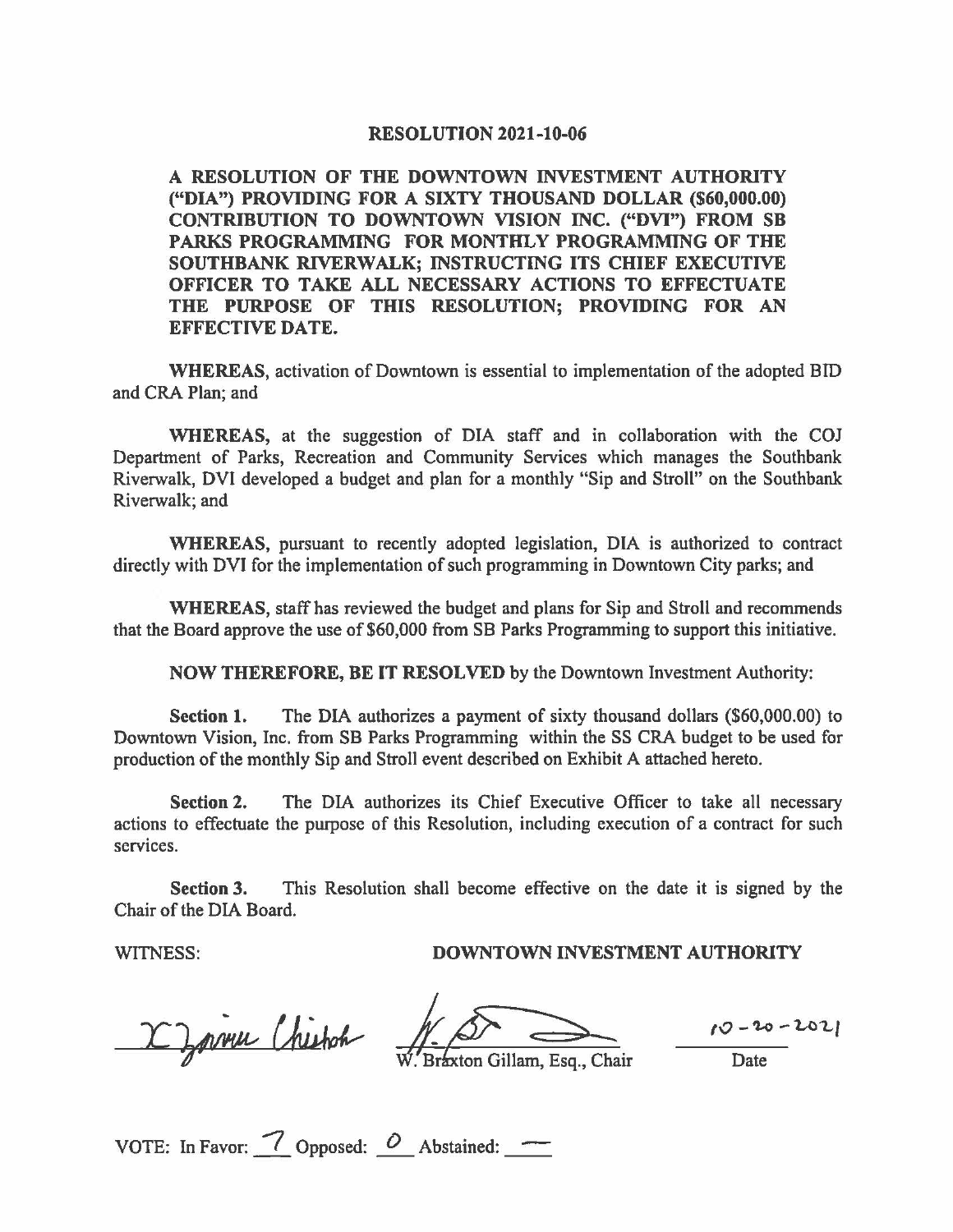### **RESOLUTION 2021-06-03 EXHIBIT A**

# MEMORANDUM

| TO:          | Lori Boyer, CEO, Downtown Investment Authority<br>W. Braxton Gillam, Board Chair, Downtown Investment Authority |  |  |  |
|--------------|-----------------------------------------------------------------------------------------------------------------|--|--|--|
|              | Board of Directors, Downtown Investment Authority                                                               |  |  |  |
| <b>FROM:</b> | Jacob Gordon, CEO, Downtown Vision                                                                              |  |  |  |
|              | Kat Hardwick, VP of Marketing, Downtown Vision                                                                  |  |  |  |
| RE:          | Downtown Southbank Riverwalk Programming - "Sip & Stroll" 2021 - 2022                                           |  |  |  |
| DATE:        | October 14, 2021                                                                                                |  |  |  |
|              | 1875. aastas aluku klaa Narraskurras laivastas askoksilla alkala arrasta kaud laivastas askoksilla MML aastask  |  |  |  |

We appreciate the Downtown Investment Authority's support and investment in DVl's newest programming effort - a monthly 'Sip & Stroll' activation on the Southbank Riverwalk.

Leveraging the very successful concept from DVl's 6th Annual #DTJax Gala of the same name, this event will animate the Southbank from the DoubleTree Hotel to the Southbank Jacksonville Hotel with numerous activations & improvements, such as food vendors, bars, seating options, monthly live music and more.

The event will take place every Third Thursday of the month from November 2021 to September 2022. (There will be no April 2022 Sip & Stroll given our successful Jax River Jams concert series coming back).

We are seeking \$60,000 to **be paid** in one Installment for 10 events this fiscal year from the DIA. We truly could not produce these events in Downtown without DIA support. We also have a private sector sponsor, PNC Bank who will be making these events possible.

| Budget Breakdown Per Event - 10 Events Total |  |  |  |
|----------------------------------------------|--|--|--|
|                                              |  |  |  |

| <b>REVENUES</b>                      |          |                                                                                             |
|--------------------------------------|----------|---------------------------------------------------------------------------------------------|
| <b>PNC Bank</b>                      | \$6,000  | "Presented By" Sponsor                                                                      |
| DIA (requested)                      | \$6,000  | "In Partnership With" DIA                                                                   |
| <b>DVI</b>                           | \$7,129  | <b>Event Producer + Cost Overruns</b>                                                       |
| <b>TOTAL PER EVENT</b>               | \$19,129 |                                                                                             |
| <b>EXPENSES</b>                      |          |                                                                                             |
| <b>Logistics and Safety</b>          | \$1,857  | Permits, private security, cleaning<br>fees                                                 |
| Production                           | \$8,500  | Live music, performances, bars,<br>production company for<br>necessary event infrastructure |
| <b>Marketing &amp; Supplies</b>      | \$4,532  | Prorated for annual Ad buys,<br>signage, branded drink cups,<br>wristbands, tables & chairs |
| <b>Staffing &amp; Administration</b> | \$4,240  | DVI event staff & Ambassadors,<br>insurance, accounting, etc.                               |
| <b>TOTAL EXPENSES PER EVENT</b>      | \$19,129 |                                                                                             |